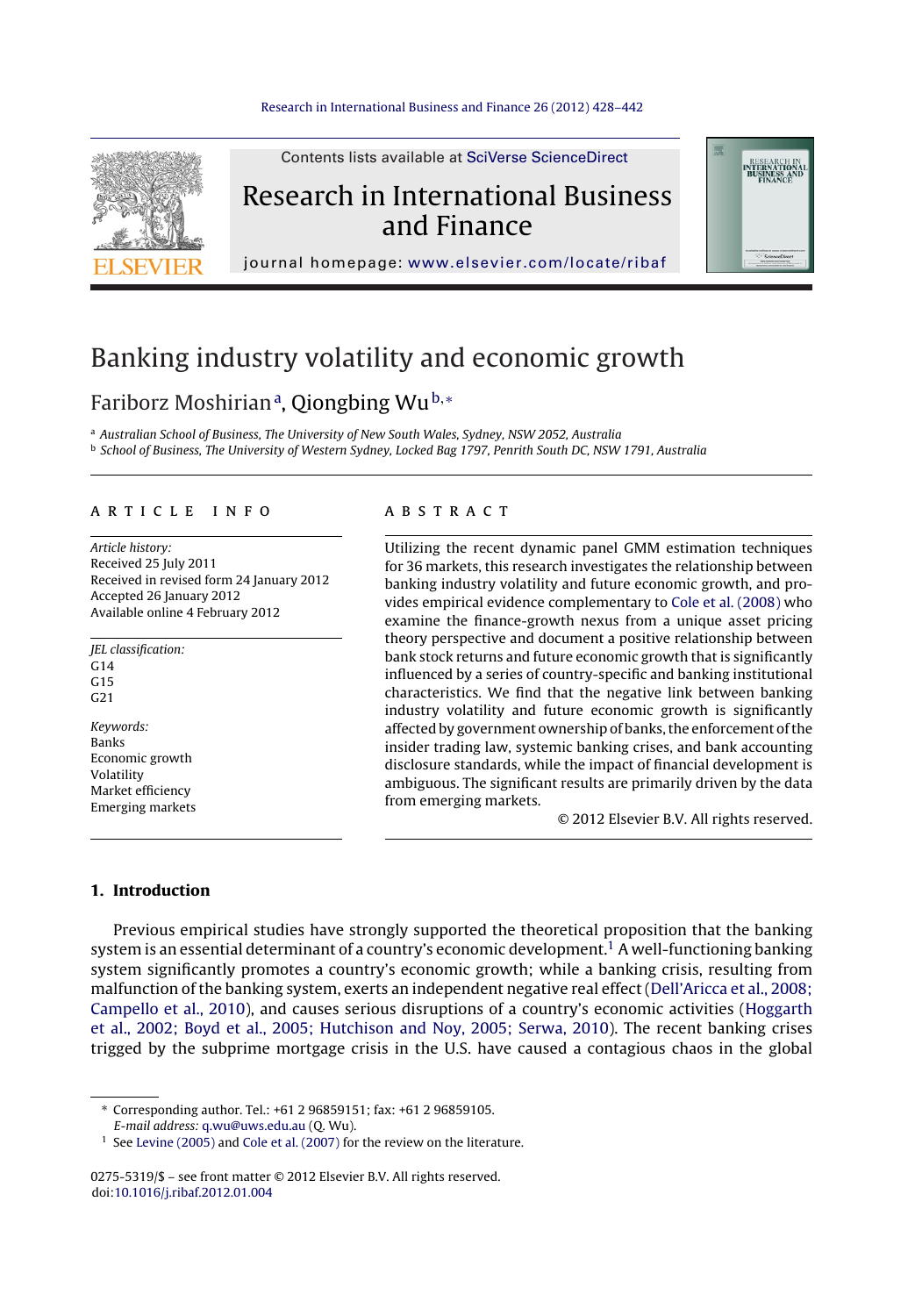financial markets and have subsequently led to a global economic recession. Empirical research also suggests that the performance of banks and the impact of the banking system on economic growth are significantly influenced by a country's institutional framework, such as government ownership of banks [\(La](#page--1-0) [Porta](#page--1-0) et [al.,](#page--1-0) [2002;](#page--1-0) [Micco](#page--1-0) et [al.,](#page--1-0) [2007;](#page--1-0) [Cornett](#page--1-0) et [al.,](#page--1-0) [2010\)](#page--1-0) and institutional environment ([Naceur](#page--1-0) [and](#page--1-0) [Ghazouani,](#page--1-0) [2007\).](#page--1-0)

Following a number of studies (e.g., [Levine](#page--1-0) [and](#page--1-0) [Zervos,](#page--1-0) [1998;](#page--1-0) [Beck](#page--1-0) et [al.,](#page--1-0) [2000;](#page--1-0) [Levine](#page--1-0) et [al.,](#page--1-0) [2000;](#page--1-0) [Beck](#page--1-0) [and](#page--1-0) [Levine,](#page--1-0) [2004\)](#page--1-0) which demonstrated that a sound banking system promotes better economic growth, [Cole](#page--1-0) et [al.](#page--1-0) [\(2008\)](#page--1-0) investigate the relationship between banks and economic growth from the unique view points of market efficiency and asset pricing theory. Publicly traded banks are broadly representative of a country's banking sector. In an efficient market, banks' stock prices will reflecttheir expected future cashflows, which in turn depend on the performance of the projects they financed. Therefore, banking industry stock returns will broadly reflect the performance of a country's banking sector. Since banks have played such an important role in promoting economic growth, there should be a relationship between bank stock prices and future economic growth. Not surprisingly, using the data from eighteen developed and eighteen emerging markets, they find a positive and significant relationship between bank excess return and short-term future economic growth that is independent ofthe market excess return, and this relationship is significantly affected by a series of country-specific and banking institutional characteristics.

In this paper, we extend the work of [Cole](#page--1-0) et [al.](#page--1-0) [\(2008\)](#page--1-0) and examine the relationship of bank stock prices and economic growth from a different angle. Bank excess return reflects the performance of a country's banking sector, while bank volatility may indicate the stability of bank performance. A certain degree of volatility is desirable since it reflects information flows in the efficient market, while "excessive" changes of stock prices may signify uncertainty of the future economic state. [Naes](#page--1-0) et [al.](#page--1-0) [\(2011\)](#page--1-0) observe that stock volatility increases prior to economic recession. [Moshirian](#page--1-0) [and](#page--1-0) [Wu](#page--1-0) [\(2009\)](#page--1-0) find that banking industry volatility is a good predictor of a country's banking crises. The recent global economic recession had seen the global financial turmoil led by extreme volatility of banking industry stocks. Therefore, it is worthwhile to extend [Cole](#page--1-0) et [al.'s](#page--1-0) [\(2008\)](#page--1-0) research and examine whether banking industry volatility contains information about future economic growth, and how those country-specific and banking institutional characteristics that affect the relationship between bank excess return and future economic growth influence the relationship between bank volatility and future economic growth.

We address the issue using the recent generalized-method-of-moments (GMM) techniques for dynamic panel estimations. We first construct the portfolios of banks listed in domestic stock exchanges for 36 markets, including 18 developed markets and 18 emerging markets. We utilize the disaggregated approach from [Campbell](#page--1-0) et [al.](#page--1-0) [\(2001\)](#page--1-0) to measure banking industry idiosyncratic volatility. This approach enables us to extract the banking industrial shock from the market and take into account the market capitalization of the components and the variations of all individual bank stock prices within the period rather than between the periods. We then examine the relationship between bank volatility and future economic growth for the panel data using dynamic panel GMM techniques, and investigate the impact of country-specific and banking institutional characteristics on the relationship between bank volatility and economic growth. We analyze the panel data for the full sample of all markets and the subsamples of developed markets and emerging markets respectively. We also run fixed-effect OLS panel estimations to check for robustness.

This research extends the literature on banks and economic growth, and is related to the literature on stock markets and growth.<sup>2</sup> Most of the empirical studies on the relationship between stock markets and short-term economic growth focus on stock market returns, which emerge from the asset pricing literature with the initial purpose of examining the sources of variation in stock returns ([Fama,](#page--1-0) [1981,](#page--1-0) [1990;](#page--1-0) [Schwert,](#page--1-0) [1990;](#page--1-0) [Liew](#page--1-0) [and](#page--1-0) [Vassalou,](#page--1-0) [2000\).](#page--1-0) Empirical research on stock market volatility and economic growth is relatively sparse. In the cross-country studies, [Levine](#page--1-0) [and](#page--1-0) [Zervos](#page--1-0) [\(1998\)](#page--1-0) show that the initial level of stock market volatility is not robustly associated with long-run economic growth using data from 47 countries over the period from 1976 to 1993. By utilizing the vector autoregression (VAR) methodology, [Arestis](#page--1-0) et [al.](#page--1-0) [\(2001\)](#page--1-0) find that the link between stock market volatility and future

<sup>&</sup>lt;sup>2</sup> The detailed review of these two strands of literature can be found in [Cole](#page--1-0) et [al.](#page--1-0) [\(2007\).](#page--1-0)